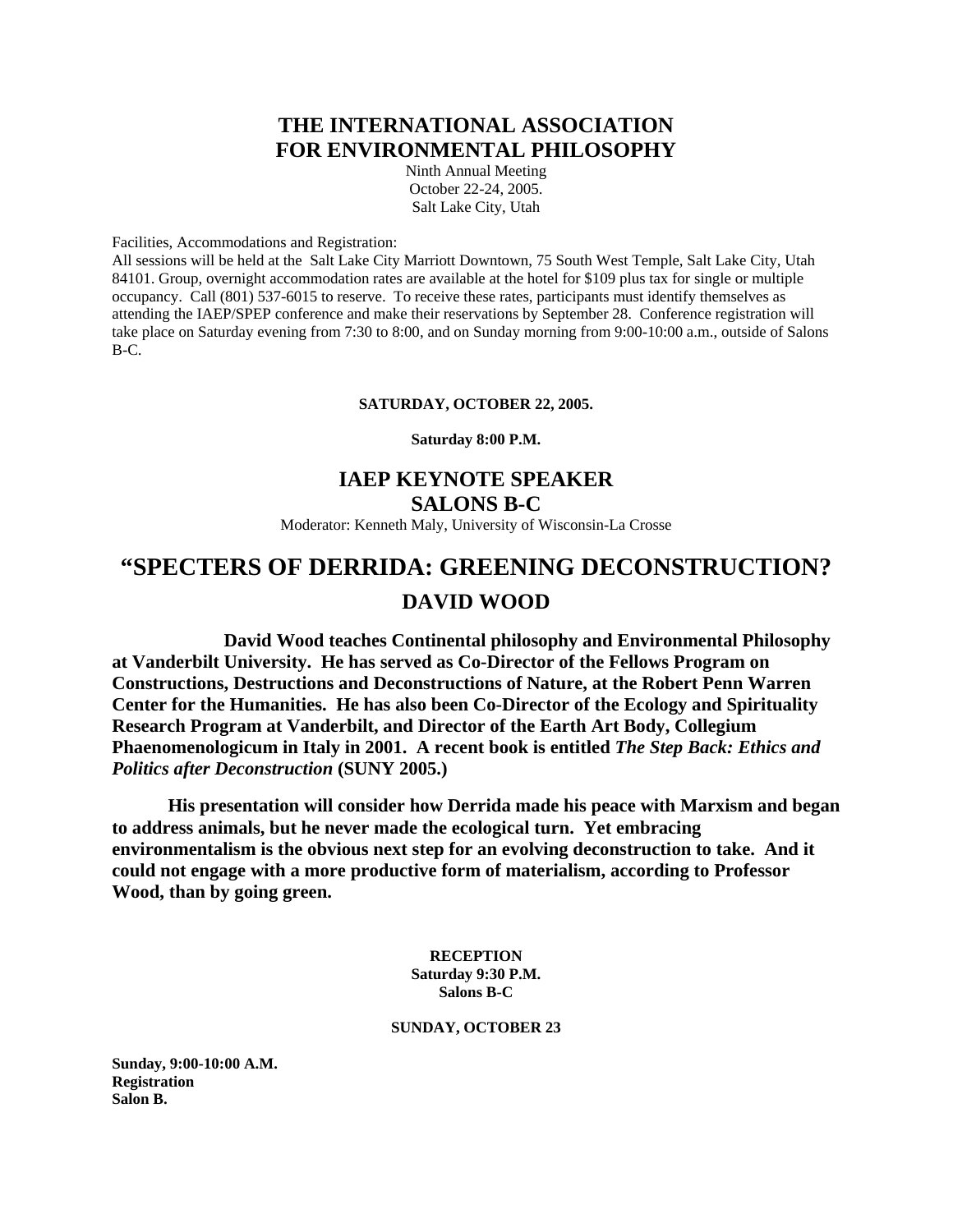#### **SUNDAY, 9:00 - 10:30 A.M.**

# **Session I: Justice and Ways of Knowing**

**Salon B** 

### **Moderator: Robert Chapman, Pace University.**

Janet Fiskio, University of Oregon, "Toward an Urban and Social Ecology of Knowledge" Elizabeth Mauritz, University of North Texas, "Environmental Justice: Exploring its Roots, Searching for New Growth"

Brian Schroeder, Rochester Institute of Technology, "Thinking like a Mountain-Machine: Technology and the Environment

### **Session II: Hermeneutics and the Phenomenology of Perception Salon C**

# **Moderator: Lawrence Cahoone, College of the Holy Cross**

John R. White, Franciscan University, "The Importance of Merleau-Ponty's Reading of Schelling for Environmental Ethics"

Sean Williams, University of Oregon, "Chiasmic Wildness"

Mauro Grun, Universidade Luterana do Brasil, "Dialogue and Deconstruction in Environmental Education"

# **SUNDAY 10:30-10:45: Coffee Break**

# **SUNDAY 10:45-12:15**

#### **Session I: Heideggerean Reflections Salon B**

# **Moderator: Diane Michelfelder, Macalester College**

Bob Mugerauer, University of Washington, "Things that Speak: Heidegger and Nature" Jake Metcalf, University of California, Santa Cruz, "Marginal Practices: Challenging Standing Reserve Inside and Outside the Classroom"

Scott Cameron, Loyola Marymount University, "Heidegger and the Paradox of Ecological Restoration"

#### **Session II: Complexity, Diversity and Value Salon C**

# **Moderator: Chaone Mallory, University of Oregon**

Kevin O'Brien, Emory University, "Discourse Ethics in Environmental Context: Human Agency and the Link Between Cultural and Biological Diversity"

Elizabeth Baeten, Emerson College, Boston, "Environmental Complexity and Human Agency"

Keith Peterson, Saint Michael's College, Colchester, VT, "Information is not Value: A Critique of a Recent Theory of Intrinsic Value in Nature"

### **AFTERNOON SESSIONS**

#### **SUNDAY 2:00-3:30: Session I: Cross-Cultural Currents Salon B Moderator: Keith Peterson, Saint Michael's College, Colchester, VT** Patricia Glazebrook, Dalhousie University, "Indigenous Women and Environmental Policy"

Chaone Mallory, University of Oregon, "Speci (es) al (as) Performance: Ecofeminism and the Regulatory Fictions of Race, Gender and Species"

Jeanette L. Yasol-Naval, University of the Philippines, "Environmental Philosophy in the Knowledge, Systems and Practices of the Indigenous Peoples of the Philippines"

# **Session II: Rethinking the Natural**

# **Salon C**

**Moderator: Brook Muller, University of Oregon** Ernest Partridge, Gadfly Enterprises, "What is 'Natural' – a Concept Analysis"